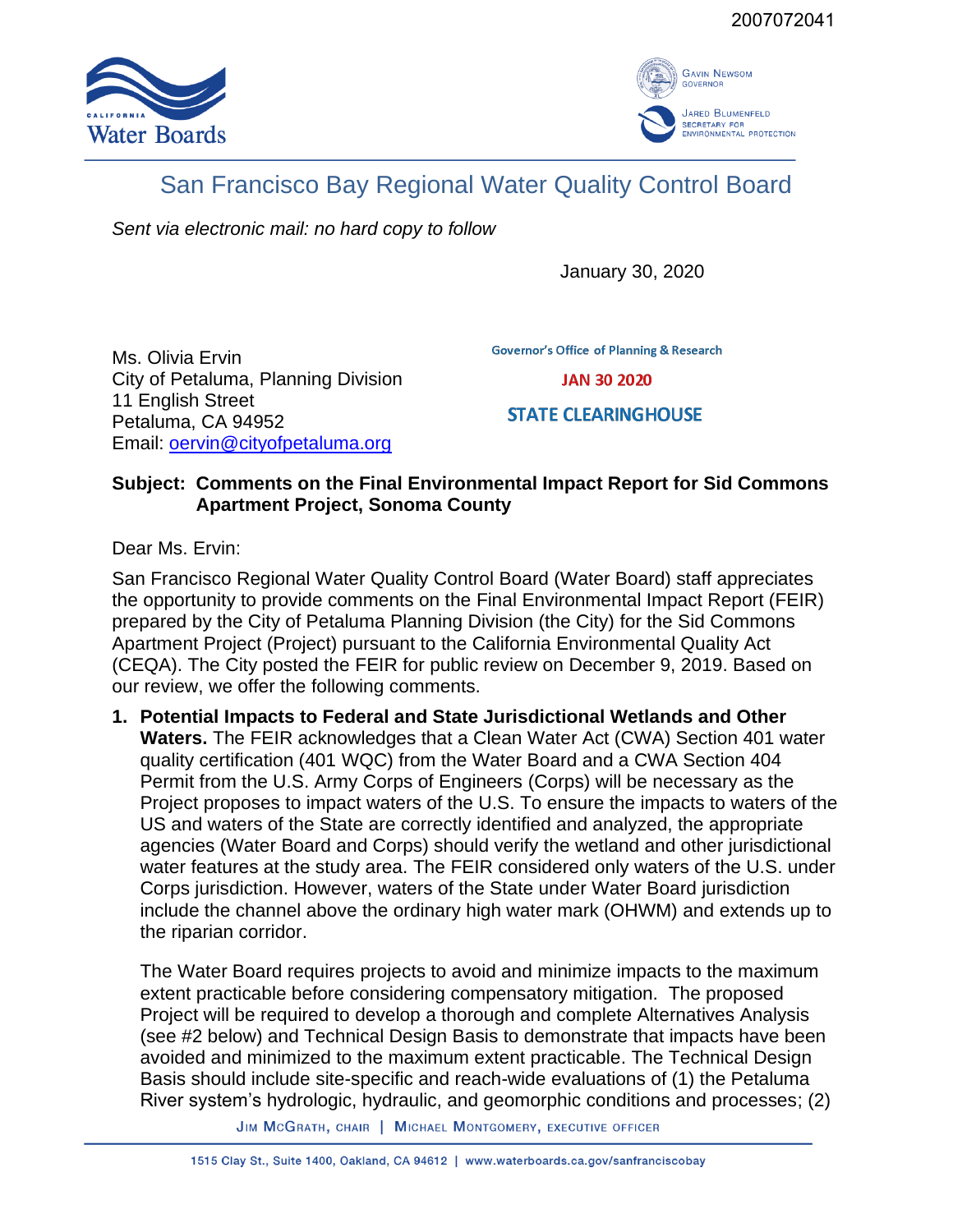the ecological function of the River and its riparian corridor; and (3) existing habitat value and flood protection opportunities. This technical basis should inform the development of project alternatives and clearly demonstrate how the chosen design avoids and minimizes impacts to the maximum extent practicable. The technical basis should consider not only one-time constructions impacts, but also long-term impacts of project activities.

For instance, the Project involves channel widening, a detention basin, and grade stabilization measures (riprap). These actions have the potential to impact sediment transport, erosion, and deposition characteristics and could potentially degrade habitat within this reach and upstream/downstream. Widened channels can promote increased sediment fall out and aggregation, resulting in more frequent sediment removal maintenance impacts to the reach. Hardening of the banks or outfalls with riprap grade control can often initiate erosional issues just downstream or upstream. When evaluating whether impacts have been avoided and minimized, long-term operational and maintenance impacts must also be considered.

The Water Board stormwater requirements include avoiding placing stormwater facilities (bioretention, LID, etc) within wetlands or other waters of the State. To meet State water quality standards, please ensure this avoidance measure is incorporated in the designs as they are developed.

**2. Alternatives.** For the Water Board to permit the proposed Project pursuant to CWA, Section 401, we require a project proponent to conduct an alternatives analysis consistent with the U.S. Environmental Protection Agency's 404(b)(1) Guidelines (Guidelines). The Water Quality Control Plan for the San Francisco Bay Basin (Basin Plan) incorporates the 404(b)(1) Guidelines by reference to determine the circumstances under which filling of wetlands, streams or other waters of the U.S. and/or the State may be permitted. In accordance with the Basin Plan, filling, dredging, excavating and discharging into a wetland or water of the state is prohibited unless the project meets the least environmentally damaging practicable alternative (LEDPA) standard as determined through the 404(b)(1) alternatives analysis. Although the LEDPA analysis is not required by CEQA, a project proponent may tailor the EIR to fulfill both the CEQA and 404(b)(1) requirements to help expedite the Water Board's issuance of a 401 Certification and/or waste discharge requirements under Porter-Cologne. Accordingly, we recommend the City prepare and analyze alternatives in the FEIR that would meet the LEDPA standard to help expedite future Water Board actions, and avoid the potential need for a FEIR supplement or amendment.

The Guidelines sequence the order in which proposals should be approached: 1) Avoid - avoid impacts to waters; 2) Minimize - modify project to minimize impacts to waters; and, 3) Compensate – once impacts have been fully avoided and minimized, compensate for unavoidable impacts to waters. When it is not possible to avoid impacts to water bodies, disturbance should be minimized. Compensatory mitigation for lost water body acreage and functions through enhancement, restoration, and/or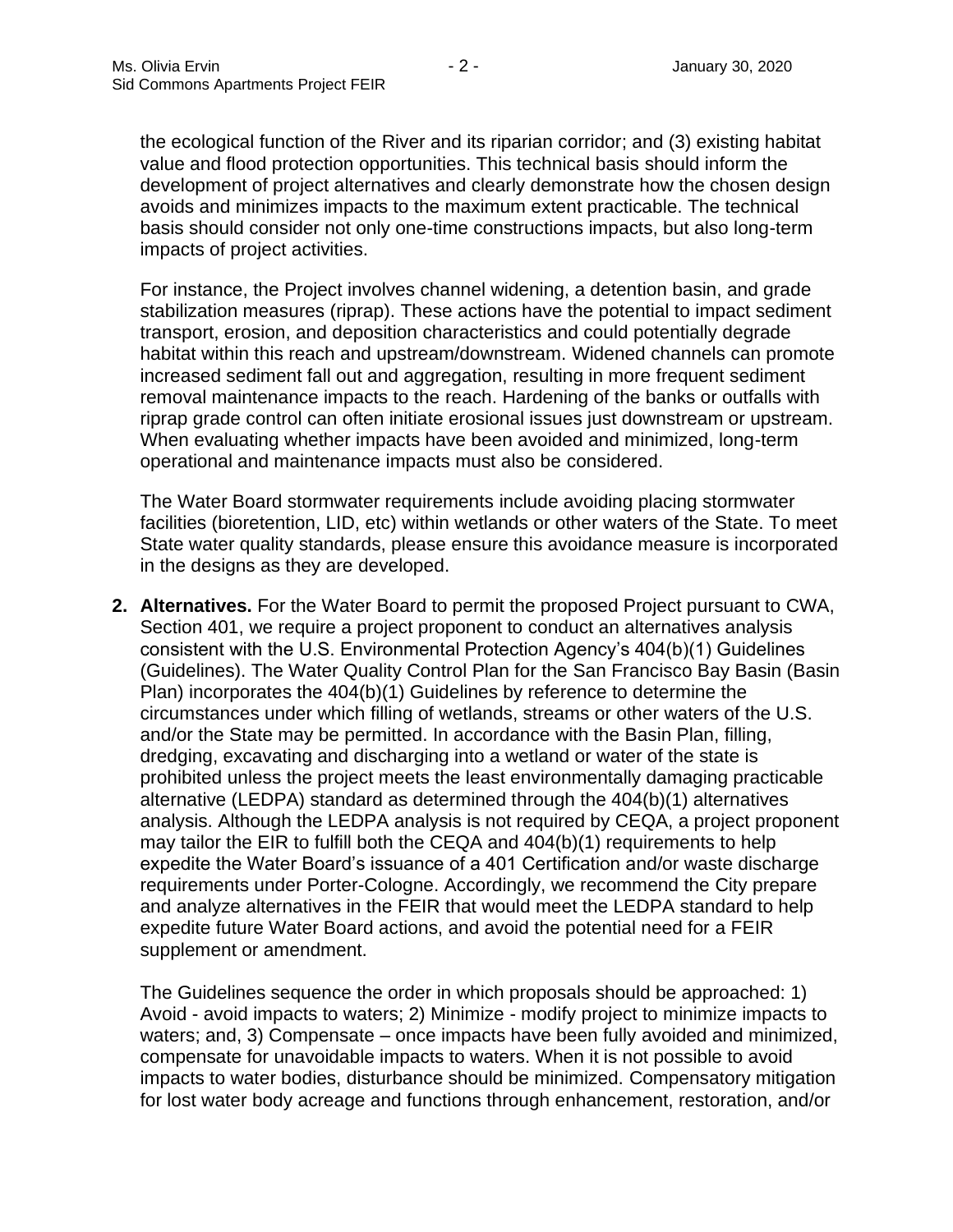creation should only be considered after disturbance has been minimized. Where impacts cannot be avoided, the enhancement, restoration, and/or creation of adequate mitigation habitat to compensate for the loss of water body acreage, functions and values must be provided pursuant to the California Wetland Conservation Policy (also known as the "no net loss" policy; Executive Order W-59- 93).

The following are some of the items that should be analyzed in the Alternatives Analysis:

- A. Alternative Floodplain Terracing Locations: To ensure the Project will avoid and minimize impacts to existing habitat and beneficial uses to the maximum extent practicable, the Project should perform a reach-wide analysis of habitat value, and alternate locations along the Petaluma River where floodplain terracing could occur with less impacts to a highly functioning riparian corridor. Other locations that would provide flood reduction with less impacts compared to the proposed terracing location (individually or in some combination) should be included in the Alternatives Analysis.
- B. Nature-based Floodplain Terracing Alternatives: To demonstrate that the Project has been designed to avoid and minimize impacts to waters of the State, the Project should perform an analysis of alternative floodplain terracing techniques and grade stabilization techniques. The preliminary site designs show an engineered overflow weir and culvert linking a basin and terraced floodplains to provide flood control. It is unclear at this point what potential impacts the design may present for fish and amphibians, such as stranding or ponding. We encourage naturalistic designs that can passively engage during high flows and drain back into the river un-interrupted for habitat continuity and to mimic natural sediment transport processes. *Mitigation Measure BIO-5C* requires that restoration efforts along the channel will create habitat forming complexity within the floodplain terracing. If disturbance of mature riparian habitat cannot be avoided, the Project should consider re-using willows and large wood on-site to provide habitat features, riparian cover, or as biotechnical stabilization measures.
- **3. Potential Impacts to Biological Resources.** The Water Board regulates waters of the State to protect beneficial uses that support the health and success of aquatic species. Beneficial uses the Petaluma River currently supports include, but are not limited to, preservation of rare and endangered species, fish spawning, fish migration, and cold and warm freshwater habitat (Basin Plan, Chapter 2 and Table 2.6). The Petaluma River is also listed on the Clean Water Act 303(d) list of impaired water bodies due to elevated fecal indicator bacterial levels. A Bacteria and Nutrients TMDL is in development to address the current impairment to beneficial uses. The Project must be designed to protect these beneficial uses and the FEIR should consider all potential impacts to beneficial uses and water quality that could result from the Project.